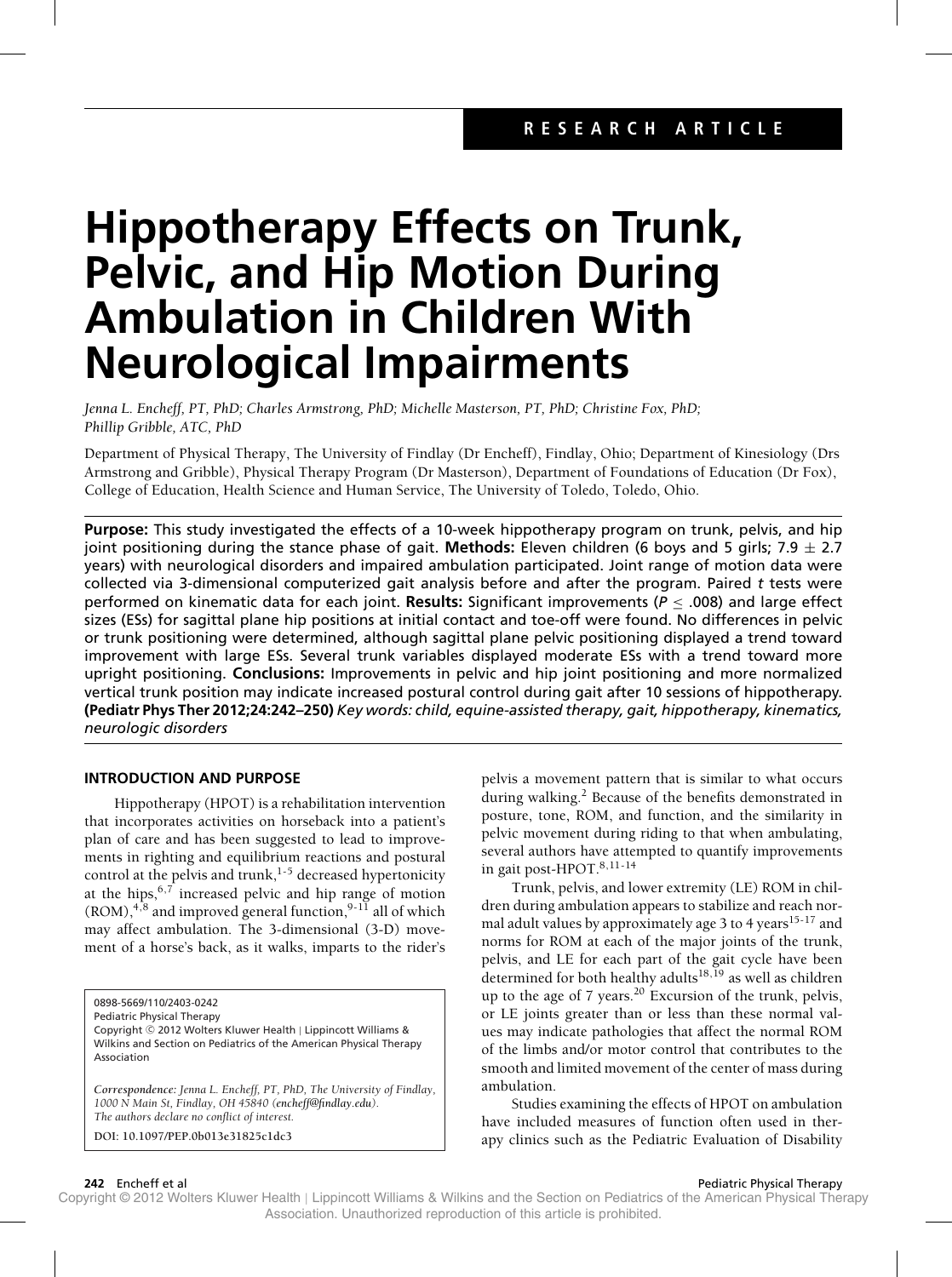Inventory and the Gross Motor Functional Measure, both of which have categories within them that also serve as tests of gait. These tools are somewhat limited, however, as tasks related to gait are rated on ordinal level scales, and specific changes in joint ROM, often a limiting factor in gait, cannot be identified. Kwon et al<sup>8</sup> objectively examined pelvic and hip kinematics during gait, using a 3-D motion analysis system in children with spastic cerebral palsy (CP) receiving conventional therapy plus HPOT as compared to a control group of children only receiving conventional therapy. The authors reported a decrease in average anterior pelvic tilt at initial contact (IC) and terminal stance in the children in the conventional plus HPOT group at posttesting after 8 weeks of twice-weekly HPOT sessions. Although hip joint kinematics were also examined, no significant differences pre to post were found in either group. The authors reported a limitation of their study as the lack of trunk motion analysis as pelvic motion and control is intricately related to lower trunk motion and control via the lumbosacral joint. The authors also were not able to examine the effects of HPOT only, as the experimental group received HPOT in conjunction with traditional therapy. Therefore, the aim of this quasi-experimental study was to determine via 3-D gait analysis if trunk, pelvic, and hip positions during gait in children with neurological disorders would more closely approximate normal ROM values after a 10-week period of HPOT only. Changes in trunk, pelvic, and hip positions in 3 planes at IC and toe off (TO) as well as the excursion of the segments/joints over the entire stance phase of gait were examined.

# **METHODS**

# **Participants**

Eleven children with neurological disorders that resulted in impairments in ambulation were recruited to participate in this study. Individual subject characteristics are provided in Table 1. Recruitment occurred via snowball

**TABLE 1** Subject Demographics **Subject Age, y Gender Height, cm Weight, kg Diagnosis** 1 8 Male 133.4 32.7 Brain injury 2 5 Female 110.5 20.4 Guillain Barre syndrome 3 11 Female 130.8 33.3 Spastic diplegia 4 8 Male 129.3 30.9 Spastic hemiplegia 5 5 Male 109.2 20.4 Spastic diplegia 6 9 Male 108.0 18.2 Spastic diplegia 7 9 Male 137.8 34.2 Spastic diplegia 8 9 Male 141.0 33.6 Guillain Barre syndrome 9 12 Female 145.3 32.9 Spastic Hemiplegia 10 5 Female 99.1 18.4 Spastic diplegia 11 3 Female 70.0 14.0 Cerebrovascular accident

and convenience sampling through contact with physical and occupational therapists that provided HPOT through a local hospital. Inclusion and exclusion criteria are presented in Table 2.

Once interest was expressed by the parents or guardians, the researcher then verbally explained the study in more detail and confirmed inclusion/exclusion criteria. Parents or legal guardians were informed of the basis and expectations of the study, including the possibility of future dissemination of the study results in a peer-reviewed journal and signed a written informed consent. Children who could sign their names were also asked to sign an assent form. Institutional Review Board approval of this study was obtained through The University of Toledo, The University of Findlay, and St. Vincent Mercy Medical Center of Toledo, Toledo, Ohio.

# **Gait Analysis Protocol and Instrumentation**

Study participants reported for gait analysis trials no earlier than 2 weeks prior to the initiation of a 10 week HPOT session. Retroflective markers were placed on anatomical landmarks according to the Helen Hayes Marker Set pattern $^{21}$  with the exception of head markers. During trials, an 8-camera 3-D motion capture system (Motion Analysis Corporation, Santa Rosa, California) was used to track the movements of the subjects as they ambulated at self-selected speeds. Data collection periods for each ambulation trial were between 5 and 10 seconds, depending on the ambulation velocity of each child across the 20-ft testing area. Subjects performed an average of 14 barefoot trials per testing session. EVaRT 7.0 software was used for video and analog data acquisition and processing and then exported to Orthotrak 6.5.1 software for quantification (Motion Analysis Corporation, Santa Rosa, California). The software allows the user to identify joint positions at every 1% of the gait cycle; thus, one can determine the points of IC and just immediately prior to TO, or the beginning and end points of

**TABLE 2**

| Inclusion and Exclusion Criteria                                                                            |  |
|-------------------------------------------------------------------------------------------------------------|--|
| Inclusion criteria                                                                                          |  |
| Physician approval to ride a horse                                                                          |  |
| Age: 3 to 12 years                                                                                          |  |
| Neurological pathology affecting ambulation and gross motor                                                 |  |
| control in standing as determined by physical therapy or<br>occupational therapy evaluation                 |  |
| Ability to ambulate a minimum of 30 ft with or without assistive<br>device                                  |  |
| Passive bilateral hip abduction to at least $20^{\circ}$ in the sitting<br>position                         |  |
| Exclusion criteria                                                                                          |  |
| Cognitive or attentional disabilities that would limit involvement<br>in HPOT and/or gait analysis sessions |  |
| Medical complications such as seizures that could increase risk<br>of injury during HPOT                    |  |
| Orthopedic surgery within the past 6 months                                                                 |  |

#### Pediatric Physical Therapy **Microsoft Contracts on Ambulation 243 Hippotherapy Effects on Ambulation 243**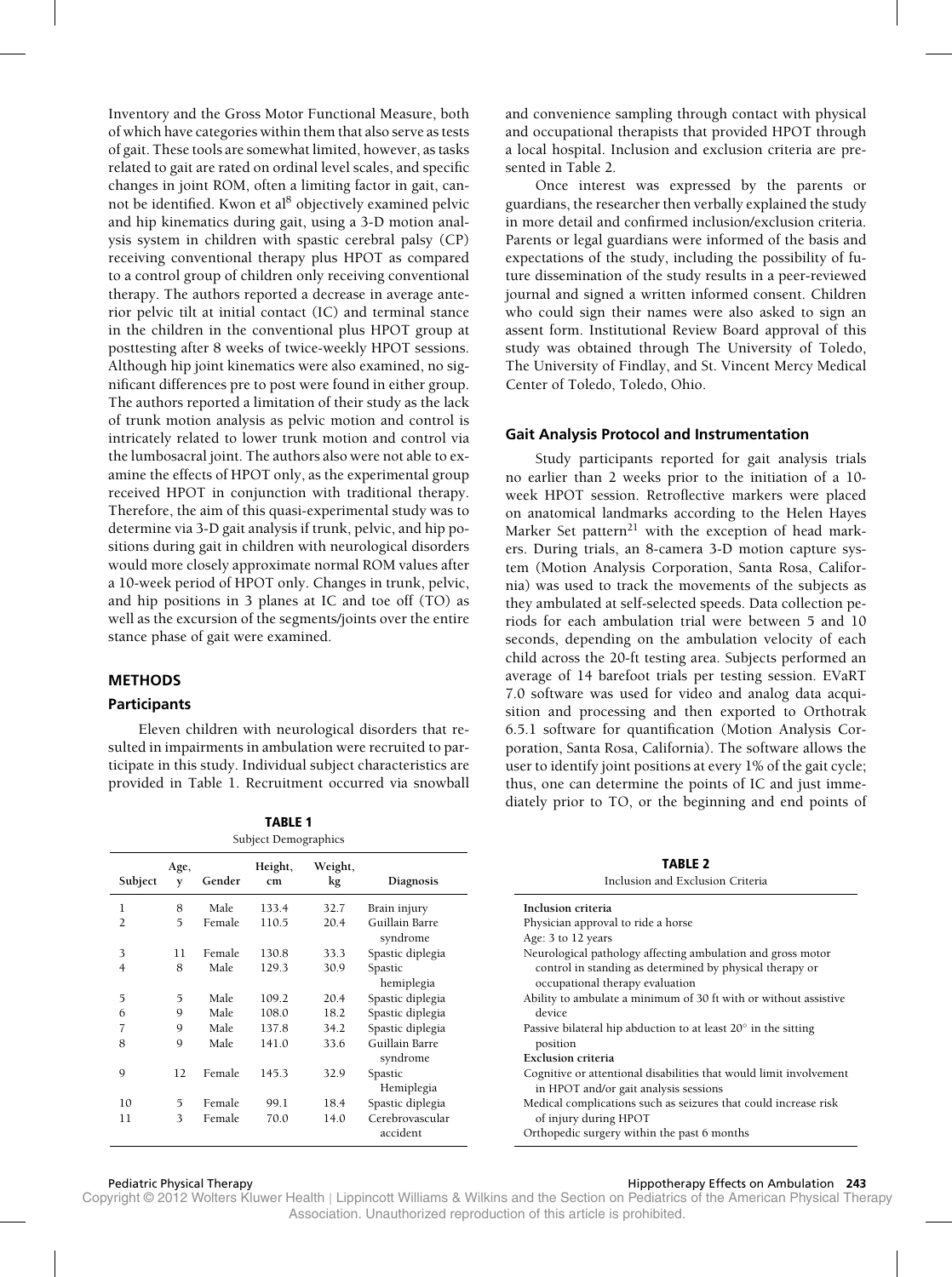the stance phase, and then determine the maximum and minimum values in degrees for each joint in between those 2 points. This would indicate the full ROM the segment traverses over the stance phase. Data on trunk, pelvis, and hip positions at the point of IC and TO of each LE were gathered and averaged across trials and subjects, as well as the values for the total ROM excursion of the trunk, pelvis, and right and left hips for the stance phase of each child. All 3 cardinal planes of motion (sagittal, frontal, transverse) were examined.

Identical posttesting gait analysis was performed within 2 weeks after completion of 10 sessions of HPOT. An average of 16 gait trials was performed by subjects at posttesting, and joint positions and ROM excursion for the trunk, pelvis, and hips were then compared pre- to post-HPOT across the group. These data were then compared with established norms to determine whether normalization, or improvement, in the segment/joint positions during gait had occurred within the group as well as individually.

### **Hippotherapy Intervention**

Although each participant had individual needs and varying levels of involvement, many aspects of HPOT treatment interventions are similar among children with neurological diagnoses. All participants had personalized plans of care (POC) based on the PT and/or OT evaluations but focus on postural stability, balance, and gross motor control in sitting served as the common denominator during HPOT sessions. No participants were involved in any other type of PT or OT interventions during the study other than HPOT.

Participants attended once weekly 45-minute HPOT sessions for a total of 10 sessions under the supervision of therapists certified by the American Hippotherapy Association in provision of HPOT. The sessions were completed within an average of a 12-week time span. Actual riding time on the horse was approximately 35 minutes per session, with the remaining 10 minutes allotted to mounting, dismounting, and walking to and from the horse. All subjects wore riding helmets and gait belts when riding, and trained volunteer leaders and side walkers were used to promote safety of the subjects while riding. The therapists matched horses to participants on the basis of size of the children and horses to allow comfortable positioning on the horse during sessions. After children were initially matched with a specific horse, the same horse was used for the duration of the study. Riding equipment consisted of fleece bareback pads and surcingles and halters with lead ropes.

Since each participant's POC may have been slightly different according to level of involvement, specific areas of focus were emphasized in each of the HPOT sessions for all subjects. Participants rode astride and facing forward; however, occasionally, a participant performed a few minutes of riding facing backward. Proper posture in sitting was emphasized throughout the sessions and upper extremity (UE) exercises such as weight-bearing on the UE, reaching tasks, and general active ROM were incorporated along with LE exercises such as ankle pumps and the use of the LE to cue the horse. Trunk exercises included activities such as leaning forward or backward and rotating to pat the horse's neck or rump, or leaning side to side with or without UE support.

To add challenges to the subjects' balance, horses were led in serpentine, figure-8, or circular patterns during some activities instead of only a straight line. Half halts and varying walking speeds were also incorporated into the sessions to add further challenges. Activities such as assisted mounting and dismounting from a mounting block and ambulation in the arena to and from the horse were also incorporated into the participants' POC.

## **Data Analysis**

Because clinicians often compare measurements of clients' joint ROM from pretherapy intervention with measures obtained in a subsequent session of intervention several weeks later, joint positions and ROM excursion were analyzed according to average change of degrees from pretest to posttest to provide data that are clinically relevant. To determine changes and possible normalization of joint positions during gait for the group, joint position data in degrees in all 3 planes for trunk, pelvic, and hip positions at IC and TO, as well as total ROM excursion from IC to TO for each joint, were grouped into 10 families of comparisons: (1) data for trunk positions at IC, (2) data for trunk positions at TO, (3) data for pelvic positions at IC, (4) data for pelvic positions at TO, (5) data for hip positions at IC, (6) data for hip positions at TO, (7) data for trunk ROM excursion in all 3 planes over the stance phase from IC to TO, (8) data for pelvic ROM excursion in all 3 planes over the stance phase from IC to TO, (9) data for right hip ROM excursion in all 3 planes over the stance phase from IC to TO, and (10) data for left hip ROM excursion in all 3 planes over the stance phase from IC to TO. Two-tailed paired *t* tests were run for each segment/joint position in all 3 planes at IC and TO, as well as for total ROM excursion of each segment/joint over the stance phase. A pairwise error rate  $(\alpha_{PC})$  was set at 0.008 per comparison within each family of trunk, pelvis, and hip data, as each family involved 6 mean comparisons. Standardized ESs, using the Cohen's *d*, were calculated for each paired *t* test to measure the magnitude of the treatment effect. It is common to consider a Cohen's *d* of 0.2 as a small ES, 0.5 as medium, and 0.8 as large.<sup>22</sup> Effect sizes allow quantification of the size of the difference between preand posttest values, without confounding the difference with sample size. $^{23}$  Large ESs are associated with clinical changes that are grossly observable, while moderate effects are still sizeable enough to be perceived by the viewer.<sup>22</sup> The *t* statistics from independent *t* tests (pre to post) for each variable were used in the formula to provide more conservative estimates of  $ESS$ <sup>24</sup> In addition to group data analysis, changes in joint positions from pretest to posttest

#### **244** Encheff et al **Pediatric Physical Therapy Pediatric Physical Therapy Pediatric Physical Therapy**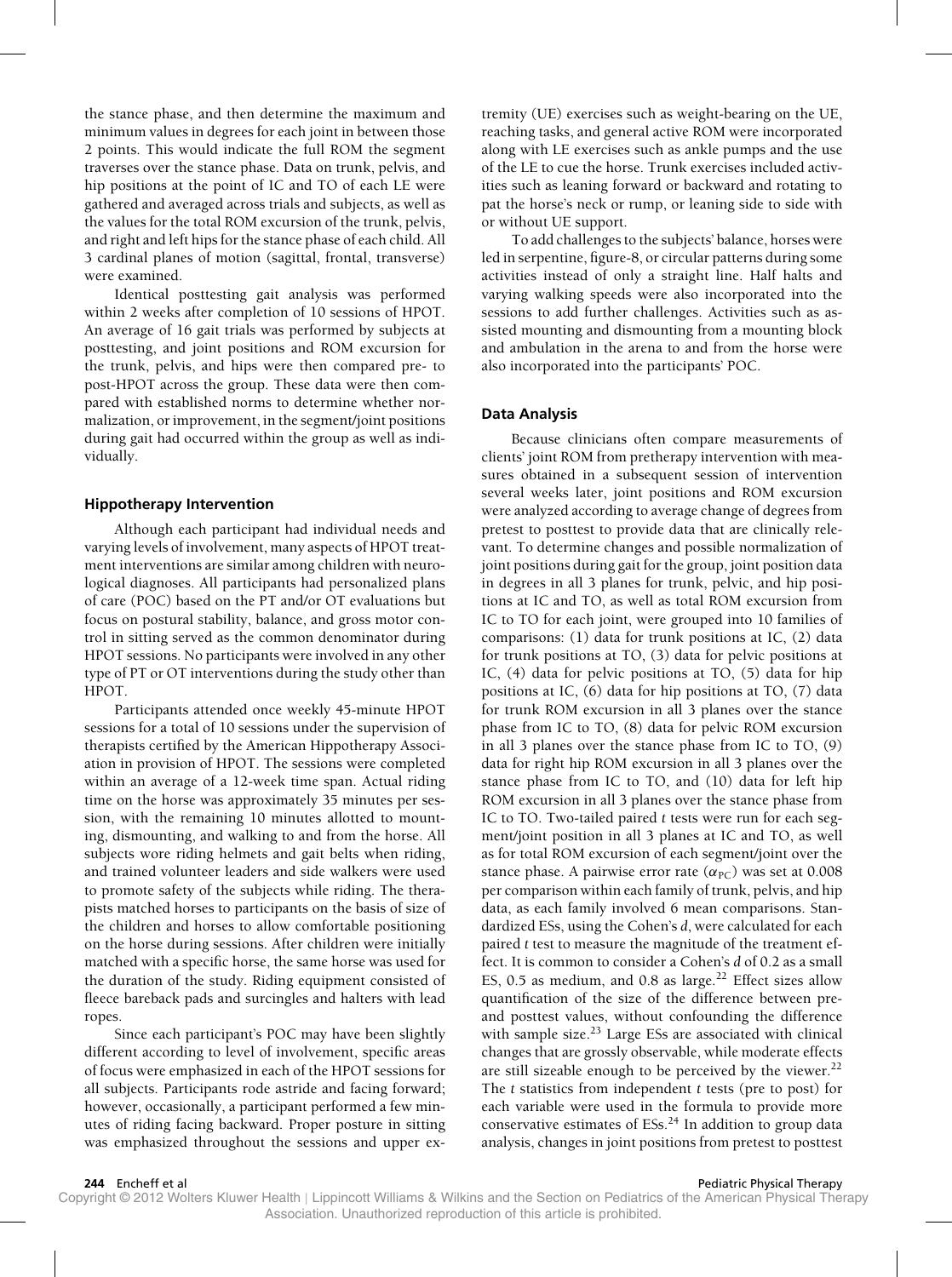for each child, individually, were compared with previously established norms to determine whether changes in the child's ROM were progressing toward or away from normal values.

# **RESULTS**

# **Trunk Position at IC and TO and Total Trunk ROM Excursion**

*Group Results***.** No statistically significant changes in trunk position were found for any of the 3 planes of motion (sagittal [flexion/extension], frontal [lateral side-bending], or transverse [rotation]) at ipsilateral LE IC or TO. Effect size was calculated for each of the trunk positions in all planes at IC and TO of the ipsilateral LE, and the ROM excursion of the trunk over the stance phase (Table 3). A small ES was found for each variable, except for a large ES associated with trunk frontal plane position at left TO  $(d = 1.27, 95\% \text{ CI} = -1.72 \text{ to } 0.69)$  and a moderate ES associated with trunk sagittal plane position at left TO  $(d = 0.50, 95\% \text{ CI} = -1.84 \text{ to } 5.58)$ . Effect sizes for trunk sagittal plane position at IC for both right and left lower extremities approached a moderate ES  $(d = 0.48, 95\%)$ CI =  $-1.26$  to 5.50, and  $d = 0.40, 95\%$  CI =  $-2.08$  to 6.38, respectively), as did trunk rotation position at left IC (*d* = 0.43, 95% CI = −4.50 to 2.24). All effects were toward more normal values.

**TABLE 3** Statistical Summary of Trunk Variables  $(n = 11)$ 

|                                     | LE Mean Change in<br>Degrees and SD | Cohen's $d$       |
|-------------------------------------|-------------------------------------|-------------------|
| Initial contact                     |                                     |                   |
| Right LE                            | $2.12 \pm 5.03$                     | 0.48              |
| Trunk sagittal plane <sup>a</sup>   |                                     |                   |
| $I$ eft $I$ $F$                     | $2.15 \pm 6.30$                     | 0.40              |
| Right LE                            | $1.22 + 4.74$                       | 0.26              |
| Trunk frontal plane <sup>b</sup>    |                                     |                   |
| $I$ eft $I$ $F$                     | $-1.84 \pm 5.42$                    | 0.15              |
| Right LE                            | $2.62 + 5.07$                       | 0.29              |
| Trunk transverse plane <sup>c</sup> |                                     |                   |
| Left LE                             | $-1.13 + 5.02$                      | 0.43              |
| Toe-off                             |                                     |                   |
| Right LE                            | $1.79 \pm 4.60$                     | 0.28              |
| Trunk sagittal plane <sup>a</sup>   |                                     |                   |
| Left LE                             | $1.87 \pm 5.19$                     | 0.50 <sup>d</sup> |
| Right LE                            | $-0.03 \pm 3.88$                    | 0.01              |
| Trunk frontal plane <sup>b</sup>    |                                     |                   |
| Left LE                             | $-0.52 \pm 1.80$                    | 1.27 <sup>d</sup> |
| Right LE                            | $0.41 \pm 5.35$                     | 0.04              |
| Trunk transverse plane <sup>c</sup> |                                     |                   |
| Left LE                             | $-2.00 + 4.93$                      | 0.37              |
|                                     |                                     |                   |

Abbreviation: LE, lower extremity.

aPositive numbers represent trunk flexion, and negative numbers represent trunk extension.

bPositive numbers represent ipsilateral lean, and negative numbers represent contralateral lean.

cPositive numbers represent anterior rotation, and negative numbers represent posterior rotation.

<sup>d</sup>Moderate or large effect toward normalization of joint position.

*Individual Results***.** Eight of the 11 subjects displayed some degree of more normal positioning of the trunk at IC and TO in the sagittal plane, even though ROM excursion of their trunks across the stance phase remained the same from pre- to posttest (Table 4). Individual changes in the trunk position in the frontal and transverse planes were quite variable with no specific trends in changes identified.

# **Pelvic Position at IC and TO**

*Group Results***.** No statistically significant changes in pelvic position in any of the 3 planes of motion (sagittal [anterior/posterior tilt], frontal [lateral tilt], or transverse [rotation]) were identified at ipsilateral LE IC or TO. However, a large effect toward normalization in pelvic sagittal plane tilt (anterior/posterior tilt) was determined at right and left IC (*d* = 1.31, 95% CI = −0.82 to 16.03, and *d* = 1.22,  $95\%$  CI = 2.42-15.45, respectively) (Table 5). A large ES was also associated with sagittal plane pelvic tilt at right and left TO (*d* = 0.72, 95% CI = −0.41 to 13.36, and *d*  $= 0.91$ , 95% CI  $= 0.18 - 15.65$ , respectively). Moderate ESs were associated with pelvic lateral tilt during left IC  $(d =$ 0.56, 95% CI =  $-5.49$  to 1.79) and pelvic rotation at left TO  $(d = 0.51, 95\% \text{ CI} = -7.65 \text{ to } 0.39)$ .

*Individual Results***.** Ten of the 11 subjects experienced some degree of normalization in pelvic position in the sagittal plane (Table 6). Individual results regarding the frontal and transverse planes were quite variable and no trends in changes could be identified.

#### **Hip Position at IC and TO**

*Group Results***.** Two-tailed paired *t* tests revealed significant changes for pre- to post-HPOT intervention for right and left hip sagittal plane position (flexion/extension) at IC ( $t_{(10)} = 3.65$ ,  $P = .004$ , and  $t_{(10)} = 3.43$ ,  $P = .006$ , respectively) (Table 7). At TO, a significant change was also found for the left LE  $(t_{(10)} = 3.98, P = .003)$ . No other statistically significant changes were determined for hip position at IC or TO. Large ESs were associated with right and left hip sagittal plane position at IC ( $d = 0.98$ , 95% CI = 4.56-18.80, and *d* = 0.84, 95% CI = 4.47-21.10, respectively) and left hip frontal plane position (abduction/adduction) at TO  $(d = 0.81, 95\% \text{ CI} = -0.66 \text{ to}$ 16.36). Change in right LE position at IC in the frontal plane was associated with a moderate ES  $(d = 0.57, 95\%)$  $CI = -11.56$  to 1.82), as was left hip transverse plane position (rotation) at TO ( $d = 0.51$ , 95% CI =  $-7.65$  to 0.39).

*Individual Results***.** Nine of 11 subjects had some degree of normalization in either unilateral or bilateral hip joint sagittal plane positioning post-HPOT (Table 8). Six of 11 subjects demonstrated normalization in hip frontal plane positioning of the right and/or left LE, and 6 of 11 subjects demonstrated normalization in hip transverse plane positioning and/or more symmetrical positioning left to right over the stance phase of gait.

#### Pediatric Physical Therapy **Microsoft Contracts on Ambulation 245** Pediatric Physical Therapy Effects on Ambulation 245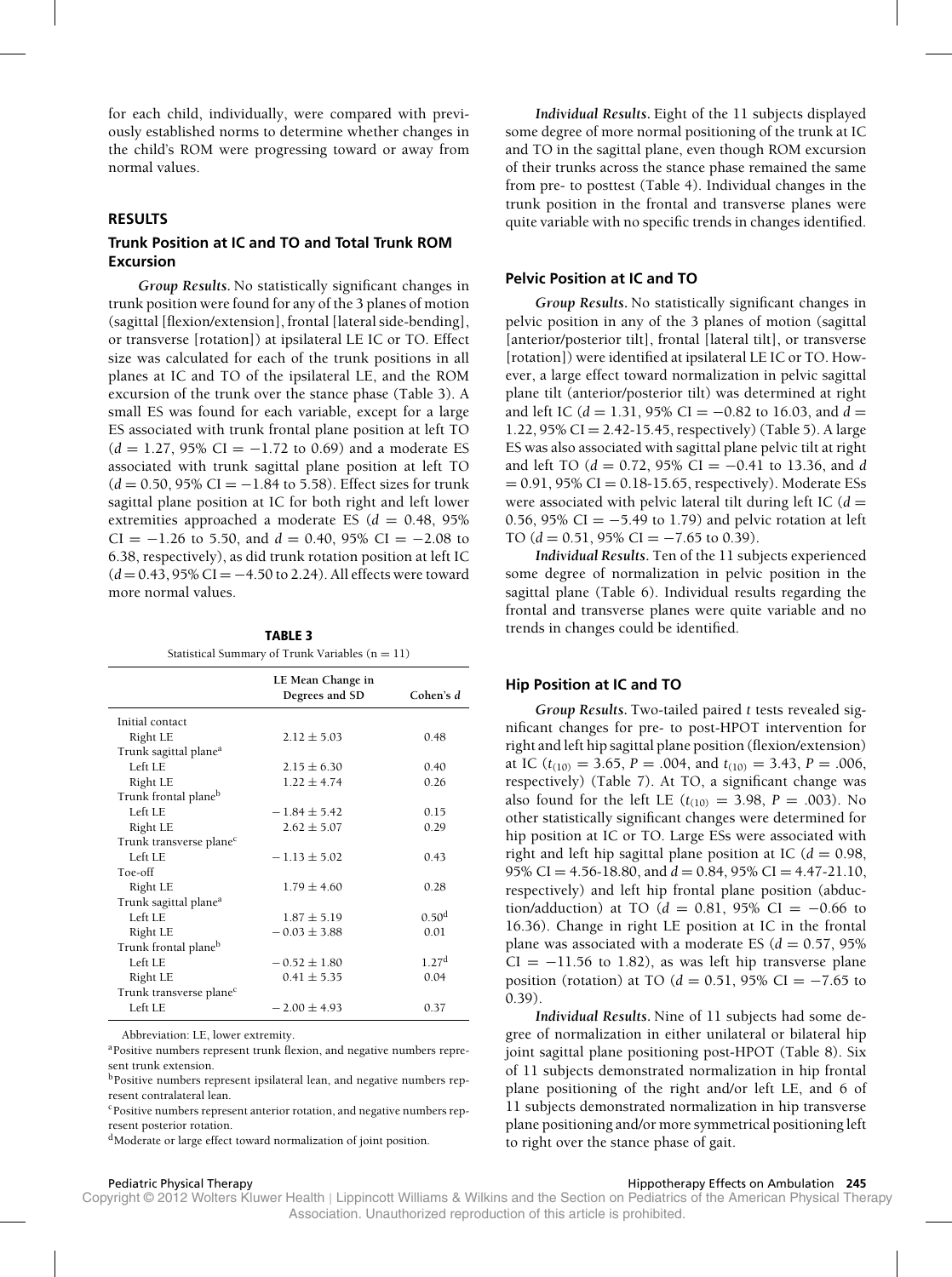## **TABLE 4**

Subject Trunk Positioning in Sagittal Plane at Bilateral Lower Extremity Initial Contact and Toe Off and Total Trunk Range of Motion Excursion in Sagittal Plane Over Stance Phasea

|                |                     | Trunk Position at IC<br>$(Norm = -5.00^{\circ})^b$ |                      | Trunk Position at TO<br>(Norm = $-5.00^{\circ}$ ) <sup>b</sup> | <b>Total Trunk</b><br>ROM (Norm<br>$=$ ~2.00°) <sup>b</sup> |                     |
|----------------|---------------------|----------------------------------------------------|----------------------|----------------------------------------------------------------|-------------------------------------------------------------|---------------------|
| Subject        | <b>Test Session</b> | Right LE                                           | Left LE              | <b>Right LE</b>                                                | Left LE                                                     | <b>Stance Phase</b> |
| 1              | Pretest             | 8.54                                               | 11.86                | 9.22                                                           | 8.18                                                        | 3.68                |
|                | Posttest            | 1.95 <sup>c</sup>                                  | 8.12 <sup>c</sup>    | 4.40 <sup>c</sup>                                              | 3.41 <sup>c</sup>                                           | 4.71                |
| 2              | Pretest             | .20                                                | $-2.19$              | $-11.88$                                                       | 1.37                                                        | 11.68               |
|                | Posttest            | $-1.32$ <sup>c</sup>                               | $-5.92^c$            | $-14.79$                                                       | $-3.38^{\circ}$                                             | 13.47               |
| 3              | Pretest             | 4.38                                               | 4.20                 | 5.23                                                           | 2.02                                                        | 2.18                |
|                | Posttest            | $0.33$ <sup>c</sup>                                | $-0.88^c$            | 1.99 <sup>c</sup>                                              | $-1.44^c$                                                   | 1.66                |
| $\overline{4}$ | Pretest             | $-1.65$                                            | 3.40                 | 1.55                                                           | $-2.31$                                                     | 5.71                |
|                | Posttest            | 3.53                                               | 9.66                 | 7.69                                                           | 3.34                                                        | 6.32                |
| 5              | Pretest             | 2.46                                               | 1.74                 | 2.08                                                           | 0.57                                                        | 1.17                |
|                | Posttest            | $-1.34$ <sup>c</sup>                               | $-3.76$ <sup>c</sup> | $-3.06$ c                                                      | $-4.36$ c                                                   | 1.72 <sup>c</sup>   |
| 6              | Pretest             | 16.03                                              | 17.83                | 14.20                                                          | 19.47                                                       | 1.64                |
|                | Posttest            | 6.99 <sup>c</sup>                                  | 4.97 $c$             | 9.39 <sup>c</sup>                                              | 8.99 <sup>c</sup>                                           | 2.40 <sup>c</sup>   |
| $\overline{7}$ | Pretest             | 1.72                                               | 8.58                 | 7.00                                                           | 9.01                                                        | 3.72                |
|                | Posttest            | 7.23 <sup>c</sup>                                  | 5.02 <sup>c</sup>    | 3.76 <sup>c</sup>                                              | 4.20 <sup>c</sup>                                           | 3.47 <sup>c</sup>   |
| 8              | Pretest             | 3.37                                               | 3.75                 | 1.37                                                           | 1.99                                                        | 1.76                |
|                | Posttest            | 2.74 <sup>c</sup>                                  | 1.59 <sup>c</sup>    | 2.53                                                           | 3.50                                                        | 1.91 <sup>c</sup>   |
| 9              | Pretest             | 2.89                                               | $-1.44$              | $-2.46$                                                        | 2.36                                                        | 5.35                |
|                | Posttest            | 8.75                                               | 8.46                 | 1.47                                                           | 6.98                                                        | 1.48 <sup>c</sup>   |
| 10             | Pretest             | 7.78                                               | 5.70                 | 7.69                                                           | 11.71                                                       | 6.01                |
|                | Posttest            | $-0.18^{\circ}$                                    | $-.32c$              | $-1.46^{\circ}$                                                | 0.30 <sup>c</sup>                                           | 1.28 <sup>c</sup>   |
| 11             | Pretest             | $-2.08$                                            | $-1.64$              | $-2.86$                                                        | $-3.86$                                                     | 2.22                |
|                | Posttest            | 0.61                                               | 1.22                 | $-0.42$                                                        | $-1.14$                                                     | 2.36                |

Abbreviations: IC, initial contact; LE, lower extremity; ROM, range of motion; TO, toe off.

aPositive numbers represent trunk flexion, negative numbers represent trunk extension.

b<sub>Data</sub> from Sartor et al.<sup>26</sup>

cShift towards normalization of trunk position/ROM occurred.

| Statistical Summary of Pelvic Variables ( $n = 11$ ) |                   |                   |  |  |  |
|------------------------------------------------------|-------------------|-------------------|--|--|--|
|                                                      | LE Mean Change    |                   |  |  |  |
| <b>Initial Contact</b>                               | in Degrees and SD | Cohen's d         |  |  |  |
| Right LE                                             | $8.43 \pm 11.32$  | 1.31 <sup>d</sup> |  |  |  |
| Pelvis sagittal plane <sup>a</sup>                   |                   |                   |  |  |  |
| Left LE                                              | $8.94 \pm 9.70$   | 1.22 <sup>d</sup> |  |  |  |
| Right LE                                             | $1.22 \pm 4.74$   | 0.30              |  |  |  |
| Pelvis frontal plane <sup>b</sup>                    |                   |                   |  |  |  |
| Left LE                                              | $-1.84 \pm 5.42$  | 0.56 <sup>d</sup> |  |  |  |
| Right LE                                             | $1.76 \pm 5.55$   | 0.26              |  |  |  |
| Pelvis transverse plane <sup>c</sup>                 |                   |                   |  |  |  |
| Left LE                                              | $-1.68 \pm 6.66$  | 0.35              |  |  |  |
| Toe-off                                              |                   |                   |  |  |  |
| Right LE                                             | $6.48 \pm 1.24$   | 0.72 <sup>d</sup> |  |  |  |
| Pelvis sagittal plane <sup>a</sup>                   |                   |                   |  |  |  |
| Left LE                                              | $7.91 \pm 11.51$  | 0.91 <sup>d</sup> |  |  |  |
| Right LE                                             | $1.90 \pm 4.79$   | 0.37              |  |  |  |
| Pelvis frontal planeb                                |                   |                   |  |  |  |
| Left LE                                              | $-0.44 \pm 5.47$  | 0.12              |  |  |  |
| Right LE                                             | $-2.35 \pm 7.20$  | 0.33              |  |  |  |
| Pelvis transverse plane <sup>c</sup>                 |                   |                   |  |  |  |
| Left LE                                              | $-3.63 \pm 5.99$  | 0.51 <sup>d</sup> |  |  |  |
|                                                      |                   |                   |  |  |  |

**TABLE 5**

Abbreviation: LE, lower extremity.

aPositive numbers represent anterior pelvic tilt, and negative numbers represent posterior pelvic tilt.

**bPositive numbers represent superior pelvic tilt, and negative numbers represent** inferior pelvic tilt.

cPositive numbers represent anterior pelvic rotation, and negative numbers represent posterior pelvic rotation.

<sup>d</sup> Moderate or large effect toward normalization of joint position/ROM.

# **Total Joint ROM Changes in Stance Phase**

No statistically significant changes for total ROM were determined pre- to posttest; however, several large and moderate effects toward normalization were found. A large ES was associated with joint ROM excursion changes of the right hip in the transverse plane  $(d = 1.31, 95\%$  CI  $= -3.62$  to 0.73) and moderate ESs of the left hip in the sagittal plane (flexion/extension)  $(d = 0.79, 95\% \text{ CI})$  $= -11.56$  to 1.86) and the left hip joint in the transverse plane (rotation)  $(d = 0.65, 95\% \text{ CI} = -2.71 \text{ to } -0.55)$  were found.

#### **DISCUSSION**

# **Trunk and Pelvic Positions at IC, TO, and ROM Excursion Over the Stance Phase**

It is common in studies that analyze gait to correlate measurements of joint position from IC of a reference foot to IC of that same foot again.<sup>25</sup> However, as it was the intention of the current authors to analyze only the stance phase of the gait cycle, obtaining ROM measurements at IC and the end of preswing, or TO of the same foot, allowed identification of possible deviations from normal joint positions at the beginning and the end of the stance phase

**246** Encheff et al **Pediatric Physical Therapy Pediatric Physical Therapy Pediatric Physical Therapy**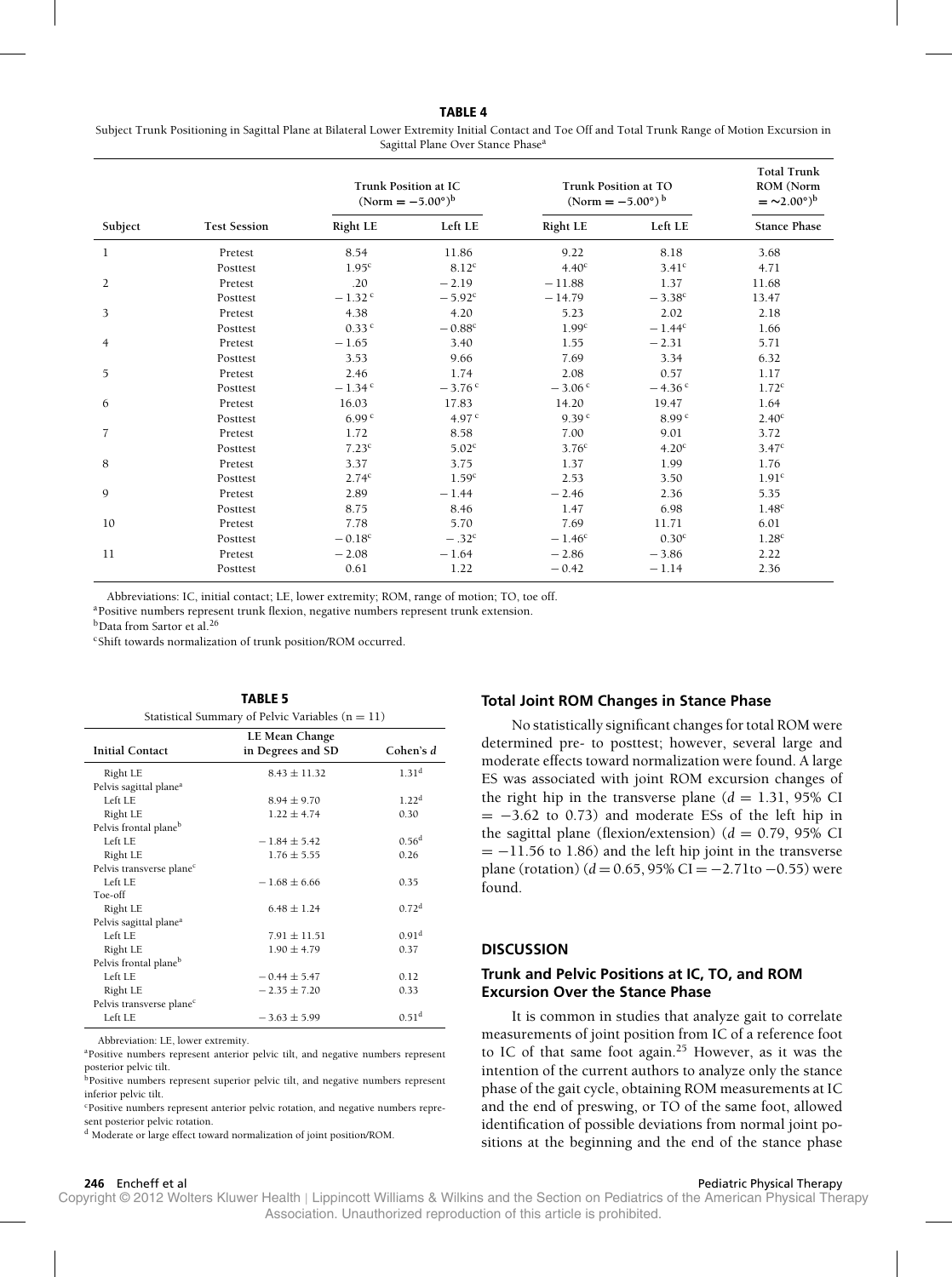for each LE. This method also allowed analysis of the excursion of the joints across the stance phase between IC and TO.

Pre-HPOT, the subjects were relatively flexed at the trunk relative to the pelvis at IC rather than the norm of slight extension of 5◦. <sup>26</sup> Normal pelvic position in the sagittal plane at IC is neutral<sup>16,20,27</sup>; however, this group of subjects presented with pelvic positioning at IC of approximately 12◦ of anterior tilt at pretesting. Excessive anterior pelvic tilt is a common deviation in children with CP and other spastic conditions. This tilt of the pelvis could have led to the decreased amount of extension that was found in the lumbar spine at IC if the children were unable to disassociate the trunk from the pelvis, which is often the case in children with CP or other conditions that may be associated with spasticity.

Statistically significant differences may not have been distinguished because of the small sample size, heterogeneity, and large standard deviations in data, or because of the fact that trunk motion during gait is very minimal. The 1° of ipsilateral lateral flexion that is the norm at IC<sup>26</sup> is so minute that movements of the retroflective markers on the skin could contribute to changes or lack of changes seen in this variable in individuals, or in the group as a whole. Several moderate and large ESs associated with normalization in trunk position at both IC and TO in this sample, however, provide information that clinically observable positive changes occurred in the group and thus

warrant further investigation with a study using a larger sample size.

Pelvic position in the sagittal plane at IC improved bilaterally in subjects by approximately  $8.5^{\circ}$  (Table 5). These results are similar in scope to the pelvic position changes found in the study by Kwon et al. $8$  This tilting of the pelvis posteriorly toward the norm of  $0<sup>3</sup>$  resulted in improved sagittal plane posture at the pelvis and, concurrently, the trunk at IC. This supports the suggestion of Kwon et al<sup>8</sup> that pelvic kinematics may be affected by changes in trunk control and the relationship between the 2 segments after several weeks of HPOT.

The shift toward more normal sagittal plane pelvic positions, or decreased anterior pelvic tilt, at IC as well as TO after HPOT may indicate the improved postural control of the lumbopelvic region of the subjects as the body progressed over the stance limb. These results support the work of Bertoti<sup>1</sup>, Quint and Toomey<sup>4</sup>, and Kuczynski and Slonka, $5$  among others who have investigated changes in posture after HPOT or the use of a saddle shaped seat. The slope of the horse's back promotes proper sagittal plane alignment at the lumbopelvic region, while the movement of the horse imparts 3-D movement to the rider's pelvis that has been identified in previous research<sup>2</sup> as being very similar to that which occurs during gait. As the horse walks, the rider's trunk changes position in response to the horse's movements to maintain the center of mass over the shifting pelvis.28 The stimuli that occur during HPOT, such

**TABLE 6**

Subject Pelvic Positioning in Sagittal Plane at Bilateral Lower Extremity Initial Contact and Toe Off and Total Pelvic Range of Motion Excursion in Sagittal Plane Over Stance Phase<sup>a</sup>

|                |                     | Pelvis Position at IC<br>$(Norm = 0.00^{\circ})^b$ |                      | Pelvis Position at TO<br>(Norm = $0.00^{\circ}$ ) <sup>b</sup> |                      | <b>Total Pelvic ROM</b><br>(Norm = $4.00^{\circ}$ ) <sup>b</sup> |  |
|----------------|---------------------|----------------------------------------------------|----------------------|----------------------------------------------------------------|----------------------|------------------------------------------------------------------|--|
| Subject        | <b>Test Session</b> | Right LE                                           | Left LE              | Right LE                                                       | Left LE              | <b>Stance Phase</b>                                              |  |
| 1              | Pretest             | 13.05                                              | 18.44                | 3.26                                                           | 5.73                 | 9.79                                                             |  |
|                | Posttest            | $-1.82$ <sup>c</sup>                               | 2.17 <sup>c</sup>    | $-0.50$ c                                                      | 0.38 <sup>c</sup>    | 1.32 <sup>c</sup>                                                |  |
| 2              | Pretest             | 0.75                                               | 1.71                 | $-7.73$                                                        | $-0.37$              | 8.48                                                             |  |
|                | Posttest            | $-1.26$                                            | $-7.26$              | $-2.33$                                                        | $-11.43$             | 9.97                                                             |  |
| 3              | Pretest             | 9.19                                               | 9.47                 | 11.00                                                          | 7.85                 | 1.81                                                             |  |
|                | Posttest            | $-4.82$ c                                          | $-3.99$ c            | $-0.76$ <sup>c</sup>                                           | $-6.62$ c            | 4.06 <sup>c</sup>                                                |  |
| $\overline{4}$ | Pretest             | 3.34                                               | 1.01                 | 8.23                                                           | 2.98                 | 4.89                                                             |  |
|                | Posttest            | 9.19                                               | 9.47 <sup>c</sup>    | 22.24                                                          | 15.38                | 6.31                                                             |  |
| 5              | Pretest             | 12.57                                              | 11.50                | 11.60                                                          | 1.87                 | 0.97                                                             |  |
|                | Posttest            | 0.16 <sup>c</sup>                                  | $-0.31$ <sup>c</sup> | 0.37 <sup>c</sup>                                              | $-0.03$ <sup>c</sup> | 0.21                                                             |  |
| 6              | Pretest             | 26.70                                              | 26.78                | 19.85                                                          | 3.33                 | 6.85                                                             |  |
|                | Posttest            | 4.86 $C$                                           | 2.98 <sup>c</sup>    | 2.56 <sup>c</sup>                                              | 3.83c                | 2.30 <sup>c</sup>                                                |  |
| $\overline{7}$ | Pretest             | 16.84                                              | 16.25                | 13.45                                                          | 13.05                | 3.01                                                             |  |
|                | Posttest            | 4.52 <sup>c</sup>                                  | 4.24 <sup>c</sup>    | 0.61 <sup>c</sup>                                              | 0.68 <sup>c</sup>    | 3.85 <sup>c</sup>                                                |  |
| 8              | Pretest             | 8.49                                               | 12.23                | 9.23                                                           | 7.67                 | 0.74                                                             |  |
|                | Posttest            | 2.29 <sup>c</sup>                                  | 2.74 <sup>c</sup>    | 2.56 <sup>c</sup>                                              | 2.03 <sup>c</sup>    | 1.65 <sup>c</sup>                                                |  |
| 9              | Pretest             | 11.49                                              | 3.54                 | 5.07                                                           | 13.70                | 11.49                                                            |  |
|                | Posttest            | 9.29 <sup>c</sup>                                  | 0.00 <sup>c</sup>    | 12.93                                                          | 19.47                | 3.36c                                                            |  |
| 10             | Pretest             | 23.16                                              | 2.07                 | 23.02                                                          | 26.12                | 0.14                                                             |  |
|                | Posttest            | 0.13 <sup>c</sup>                                  | 7.17 <sup>c</sup>    | 5.52 <sup>c</sup>                                              | 4.77 <sup>c</sup>    | 5.39 <sup>c</sup>                                                |  |
| 11             | Pretest             | 6.11                                               | 7.33                 | 5.11                                                           | 3.55                 | 1.00                                                             |  |
|                | Posttest            | 7.97                                               | 8.09                 | 5.66                                                           | 5.91                 | 2.31 <sup>c</sup>                                                |  |

Abbreviations: IC, initial contact; LE, lower extremity; ROM, range of motion; TO, toe off.

<sup>a</sup>Positive numbers represent anterior pelvic tilt, and negative numbers represent posterior pelvic tilt.

<sup>b</sup>Data from Murray et al<sup>18,19</sup> and Perry<sup>27</sup>

cShift towards normalization of pelvic position/ROM occurred.

#### Pediatric Physical Therapy **Microsoft Contracts on Ambulation 247** Alexander Microsoft Contracts on Ambulation 247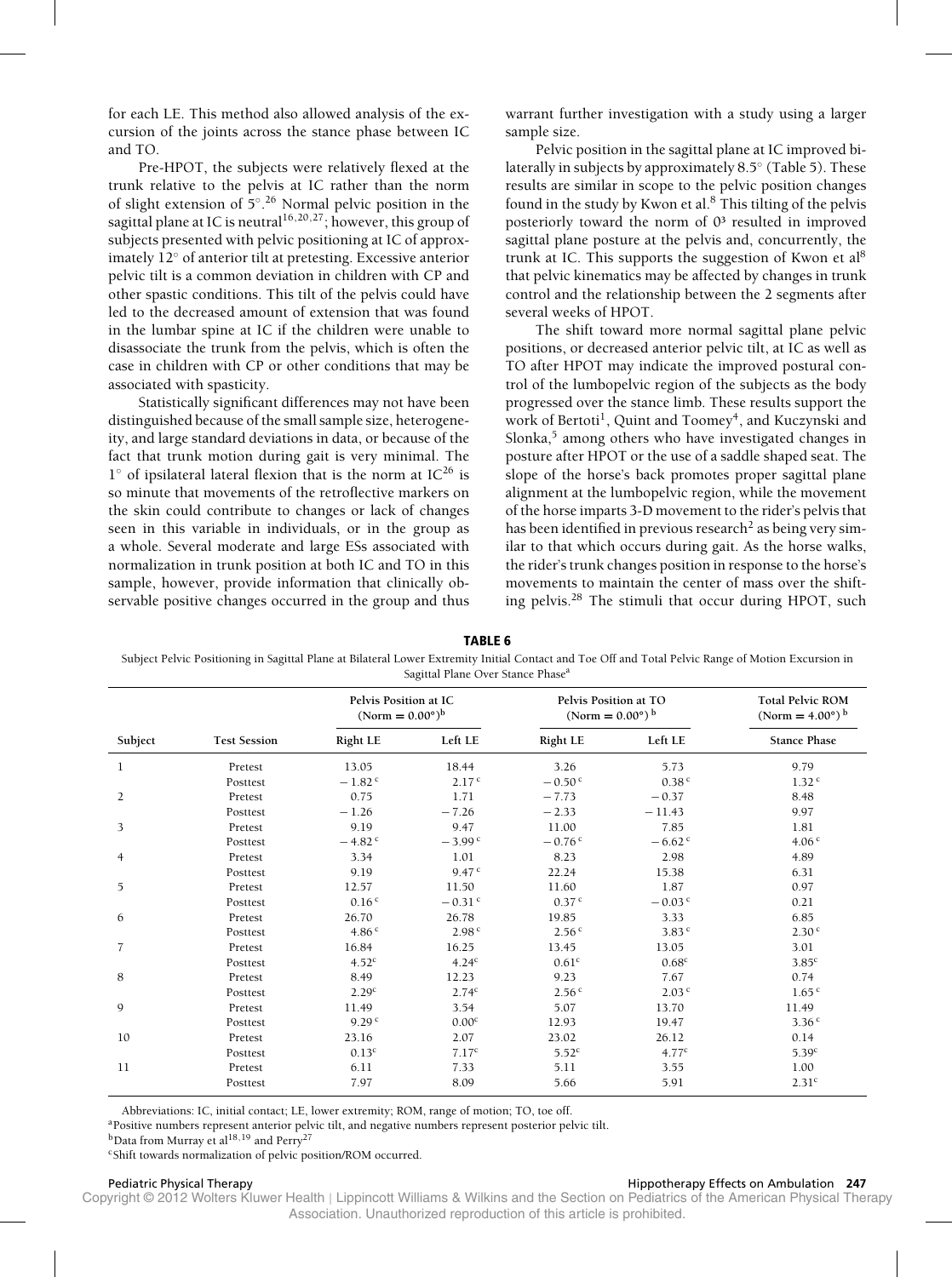as the movement of the horse and the changes in speed of the horse, are challenges to the subject's lumbopelvic neuromuscular control. Opportunities for the rider to respond to and correct postural disturbances via feedback from and cooperation among the visual, auditory, vestibular, and somatosensory systems may lead to improved feed forward and feedback neuromuscular responses and improved lumbopelvic control in this dynamic sitting posture on the horse. Development of feed-forward control promotes modification of strategies for enhanced postural control, and postural control is essential for higher-level actions such as gait.<sup>29</sup> This improved postural control and pelvic alignment in dynamic sitting, then, may transfer to static and dynamic standing, resulting in the improved lumbopelvic alignment in the sagittal plane during ambulation in this group.

Regarding total ROM excursion between IC and TO, although the excursion of the trunk and pelvis did not show statistically significant changes from pre to post and in fact remained quite consistent and essentially within normal limits, what did change is the trunk and pelvic positions in regard to vertical. In essence, the trunk became more upright and normalized in the sagittal plane over stance post-HPOT instead of being relatively flexed as was seen at pretesting, while still displaying relatively normal excursion.

## **Hip Positions at IC, TO, and Total ROM**

If one examines the changes in hip flexion at IC for the group, one is led to believe that the hip joint position at IC became less normal at posttesting. However, examining individual subject changes paints a much clearer picture of the changes and actual improvements in hip flexion position at IC. Five of the 11 subjects presented at pretesting with much greater hip flexion at IC than normal, either bilaterally or unilaterally, skewing the mean at pretesting (Table 8). All 5 of these subjects' hip joints positions at IC had decreased to more normal values at posttesting, resulting in a lower group mean. Possible explanations for the improved hip flexion in these 5 subjects may be explained by the fact that each of these subjects also displayed more normalized sagittal plane positioning of the pelvis at IC. As the pelvis rotates posteriorly, the angle between the pelvis and the femur decreases, which would be confirmed by their lower posttest values. These subjects also may have benefited from the stretching of the adductors that also aid in hip flexion, and decreased tone in these muscles that may have occurred from the HPOT sessions. One additional subject (9) demonstrated more normalized hip flexion at IC. This subject has spastic hemiplegia and presented with essentially normal hip flexion at IC on the noninvolved (right) side at pretesting, but the involved (left) side displayed much less than normal flexion at IC at pretesting. At posttesting, this subject's left hip flexion had improved and was essentially symmetrical to the right LE. The focus on symmetrical posture on the horse, and the improvements in sagittal plane pelvic position at IC for

**TABLE 7** Statistical Summary of Hip Variables  $(n = 11)$ 

|                                   | LE Mean Change in<br>Degrees and SD | Cohen's $d$       |
|-----------------------------------|-------------------------------------|-------------------|
| Initial contact                   |                                     |                   |
| Right LE                          | $11.68 \pm 1.60^e$                  | 0.98 <sup>d</sup> |
| Hip sagittal plane <sup>a</sup>   |                                     |                   |
| Left LE                           | $12.79 + 12.37^e$                   | 0.84 <sup>d</sup> |
| Right LE                          | $-4.87 \pm 9.96$                    | 0.57 <sup>d</sup> |
| Hip frontal plane <sup>b</sup>    |                                     |                   |
| $I$ eft $I$ $F$                   | $3.81 \pm 16.11$                    | 0.33              |
| Right LE                          | $1.76 \pm 5.55$                     | 0.26              |
| Hip transverse plane <sup>c</sup> |                                     |                   |
| $I$ eft $I$ $F$                   | $-1.68 + 6.66$                      | 0.35              |
| Toe-Off                           |                                     |                   |
| Right LE                          | $1.55 \pm 16.31$                    | 0.72 <sup>d</sup> |
| Hip sagittal plane <sup>a</sup>   |                                     |                   |
| Left LE                           | $16.04 \pm 13.69^e$                 | 0.81 <sup>d</sup> |
| Right LE                          | $-0.61 \pm 6.95$                    | 0.12              |
| Hip frontal plane <sup>b</sup>    |                                     |                   |
| Left LE                           | $7.85 \pm 12.67$                    | 0.81 <sup>d</sup> |
| Right LE                          | $-2.35 \pm 7.20$                    | 0.33              |
| Hip transverse plane <sup>c</sup> |                                     |                   |
| Left LE                           | $-3.63 \pm 5.99$                    | 0.51 <sup>d</sup> |

Abbreviation: LE, lower extremity.

aPositive numbers represent hip flexion, negative numbers represent hip extension.

b<sub>Positive numbers represent hip adduction, negative numbers represent</sub> hip abduction.

cPositive numbers represent hip internal rotation, negative numbers represent hip external rotation.

dModerate or large effect toward normalization of joint position/ROM.  ${}^{e}P$  < .008.

these subjects, may have contributed to the improvements in hip joint position at IC.

Normal frontal plane position for the hip at IC is  $10^\circ$ of adduction.18,19,27 Because the subjects presented with varying degrees of spasticity in one or both LE, and generally speaking, those with spasticity in the LE typically present with some adduction of the limbs, and the positioning at IC was relatively normal across the group, leading to the lack of statistically significant results and small ESs. However, 6 of the 11 subjects presented with frontal plane hip joint positions of the right LE that were closer to the norm at posttesting than at pretesting, and 6 of the 11 showed improvements on the left side, which may indicate that HPOT may aid improving some clients' LE positioning in the frontal plane at IC.

Although statistically significant differences in hip transverse plane position at IC for the group were not identified, a trend toward improvement was noted. Eight of the 11 children presented at pretest with excessive internal rotation (IR) of one or both hips at IC perhaps due to spasticity and/or tight hip musculature. Sitting astride a horse passively positions the hip joints in neutral to mild hip external rotation in conjunction with abduction, which may have promoted stretching of tight hip internal rotators/adductors such as the adductor longus/brevis and pectineus. Of the 8 subjects who demonstrated excessive hip IR at pretesting, 3 normalized to a less IR position at

#### **248** Encheff et al **Pediatric Physical Therapy Pediatric Physical Therapy Pediatric Physical Therapy**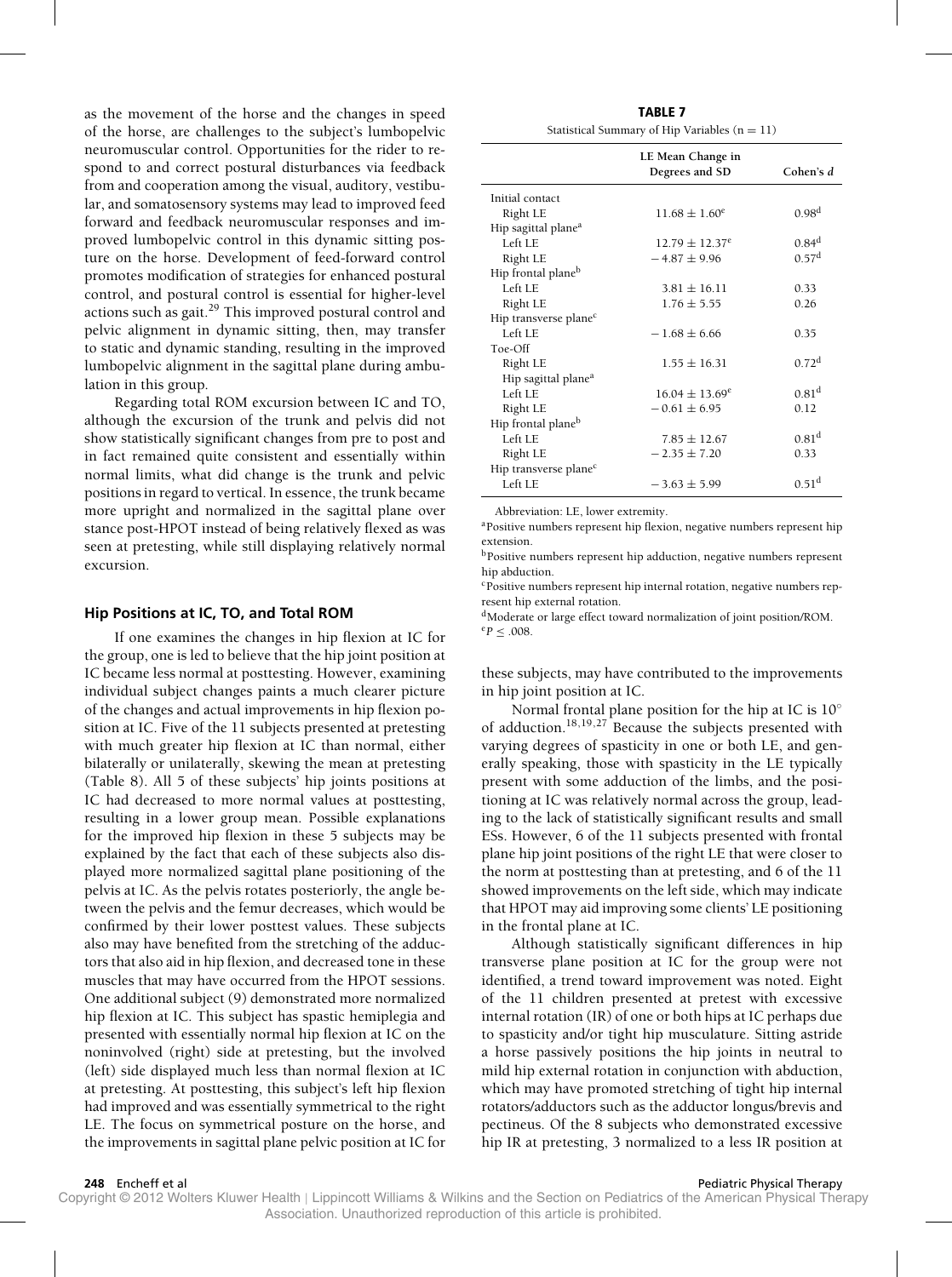#### **TABLE 8**

Subject Hip Joint Positioning in Sagittal Plane at Bilateral Lower Extremity Initial Contact and Toe Off and Total Hip Joint Range of Motion Excursion in Sagittal Plane Over Stance Phase<sup>a</sup>

|                |                     | Hip Joint Position at IC<br>$(Norm = 30.00^{\circ})^b$ |                      | Hip Joint Position at TO<br>(Norm = $0.00^{\circ}$ ) <sup>b</sup> |                   | Total Hip ROM, Stance<br>Phase (Norm = $40.00^\circ$ ) <sup>b</sup> |                    |
|----------------|---------------------|--------------------------------------------------------|----------------------|-------------------------------------------------------------------|-------------------|---------------------------------------------------------------------|--------------------|
| Subject        | <b>Test Session</b> | <b>Right LE</b>                                        | Left LE              | <b>Right LE</b>                                                   | Left LE           | <b>Right LE</b>                                                     | Left LE            |
| 1              | Pretest             | 37.97                                                  | 47.76                | 14.20                                                             | 9.86              | 27.27                                                               | 30.99              |
|                | Posttest            | 19.24                                                  | $-8.55$ <sup>c</sup> | 30.99 <sup>c</sup>                                                | 39.48 $c$         | 32.87 <sup>c</sup>                                                  | 4.71 <sup>c</sup>  |
| $\overline{2}$ | Pretest             | 13.45                                                  | 11.56                | $-22.84$                                                          | $-11.63$          | 40.49                                                               | 40.22              |
|                | Posttest            | 7.04                                                   | $-2.69$              | $-30.58$                                                          | $-30.85$          | 40.22 $c$                                                           | 36.74              |
| 3              | Pretest             | 44.40                                                  | 49.03                | 15.99                                                             | 23.60             | 31.91                                                               | 30.16              |
|                | Posttest            | 26.27c                                                 | 29.56c               | $-1.59$ <sup>c</sup>                                              | 0.01 <sup>c</sup> | 30.16                                                               | 32.77c             |
| 4              | Pretest             | 21.75                                                  | 23.38                | $-16.47$                                                          | $-22.64$          | 39.82                                                               | 20.24              |
|                | Posttest            | 21.85 <sup>c</sup>                                     | 11.19                | 6.61 <sup>c</sup>                                                 | $-23.86$          | 20.24                                                               | 38.25 <sup>c</sup> |
| 5              | Pretest             | 13.24                                                  | 7.42                 | $-7.73$                                                           | $-20.69$          | 23.57                                                               | 38.06              |
|                | Posttest            | $-3.37$                                                | $-6.66$              | $-31.09$                                                          | $-42.70$          | 38.06 <sup>c</sup>                                                  | 51.96              |
| 6              | Pretest             | 49.42                                                  | 5.62                 | 14.96                                                             | 31.88             | 36.56                                                               | 23.58              |
|                | Posttest            | 18.81 <sup>c</sup>                                     | $24.75^c$            | $-1.87^{\rm c}$                                                   | $-23.58$          | 31.50 <sup>c</sup>                                                  | 3.55c              |
| $\overline{7}$ | Pretest             | 47.66                                                  | 45.06                | 5.87                                                              | 6.66              | 43.20                                                               | 42.07              |
|                | Posttest            | 28.23 <sup>c</sup>                                     | $23.38^c$            | $-9.94$                                                           | $-13.63$          | 42.07 <sup>c</sup>                                                  | 41.11 <sup>c</sup> |
| 8              | Pretest             | 25.47                                                  | 28.78                | $-4.02$                                                           | $-8.10$           | 31.97                                                               | 30.61              |
|                | Posttest            | 22.05                                                  | 20.15                | $-6.26$                                                           | $-6.84^c$         | 30.61                                                               | 29.89              |
| 9              | Pretest             | 29.88                                                  | 12.97                | $-12.72$                                                          | $-15.30$          | 45.70                                                               | 36.30              |
|                | Posttest            | 31.29                                                  | 28.58 <sup>c</sup>   | $-1.81$ <sup>c</sup>                                              | $-36.30$ c        | 38.11c                                                              | 6.33c              |
| 10             | Pretest             | 46.72                                                  | 54.22                | 28.20                                                             | 20.87             | 21.82                                                               | 36.87              |
|                | Posttest            | 28.46 <sup>c</sup>                                     | 33.32 <sup>c</sup>   | $-6.01$ c                                                         | $-9.96^{\circ}$   | 36.87c                                                              | 44.68              |
| 11             | Pretest             | 13.84                                                  | 24.16                | $-20.39$                                                          | $-19.27$          | 37.33                                                               | 45.77              |
|                | Posttest            | $14.55^c$                                              | 24.87 <sup>c</sup>   | $-45.77$                                                          | 63.22             | $19.88^c$                                                           | $-18.73^{\circ}$   |

Abbreviations: IC, initial contact; LE, lower extremity; ROM, range of motion; TO, toe off.

<sup>a</sup>Positive numbers represent hip flexion, and negative numbers represent hip extension.

 $<sup>b</sup>$ Data from Murray et al<sup>18,19</sup> and Perry.<sup>27</sup></sup>

cShift toward normalization of hip position/ROM occurred.

IC, and 3 who had excessive unilateral hip IR at IC, or who were asymmetrical from left to right, progressed to a more normal, symmetrical position at posttesting. One factor that was not addressed before the initiation of the study that may have led to limited improvements in hip transverse plane measurements is the fact that many children with CP present with anteversion of the hip. Oftentimes, those with excessive anteversion ambulate with internally rotated hips possibly to increase stability at the joint, as the joint becomes unstable the more it moves into external rotation.<sup>30</sup> This may be one reason the subjects presented with excessive IR group means at both pre- and posttesting, as most of the children had CP.

Analysis of individual changes as well as group changes in a heterogeneous sample presents a more comprehensive picture of possible treatment effects, than if presenting only group changes. Because no 2 individuals with neurological diagnoses present exactly alike, what benefits one may not necessarily benefit another. Also, as mentioned, there may have also been some individual variances in biomechanical or neuromuscular conditions and responses that limited the treatment effect of HPOT in 1 or more joint or plane of motion. Although aggregate data support the use of HPOT to positively affect pelvic and hip positioning and ROM as demonstrated by several moderate and large ESs, one must consider that HPOT did not benefit all subjects individually, although a majority of subjects had several positive gains in joint motion.

Statistical significance is not the final litmus test of a study's value. Clinical or practical significance as related by ES is also very important especially in studies examining rehabilitation strategies and in studies with limited sample sizes and a heterogeneous sample. Several variables examined in this study demonstrated large or moderate ESs, and when individual changes were examined in more detail, it appears that clinically relevant improvements in ambulation in terms of trunk, pelvis, and hip joint positioning and ROM over the stance phase were made in most of the subjects as denoted by these large and moderate ESs.

A strength of this study is that subjects were involved in only HPOT and no other therapy over the course of 10 weeks. Inclusion of a control group of children involved in traditional therapy would reduce the threats to internal validity, as well as allow a comparison between the 2 types of therapy. Future studies may want to examine the possibility of changes in joint kinematics during the swing phase of gait to determine whether HPOT has an effect on control of the patterns and arc of motion that limbs traverse. It may be valuable to analyze potential changes in ROM of the knee and talocrural joints as well, as the ROM of these joints are often affected in children with neurological diagnoses and play a large role in gait deviations.

#### Pediatric Physical Therapy **Microsoft Contracts on Ambulation 249** Pediatric Physical Therapy Effects on Ambulation 249